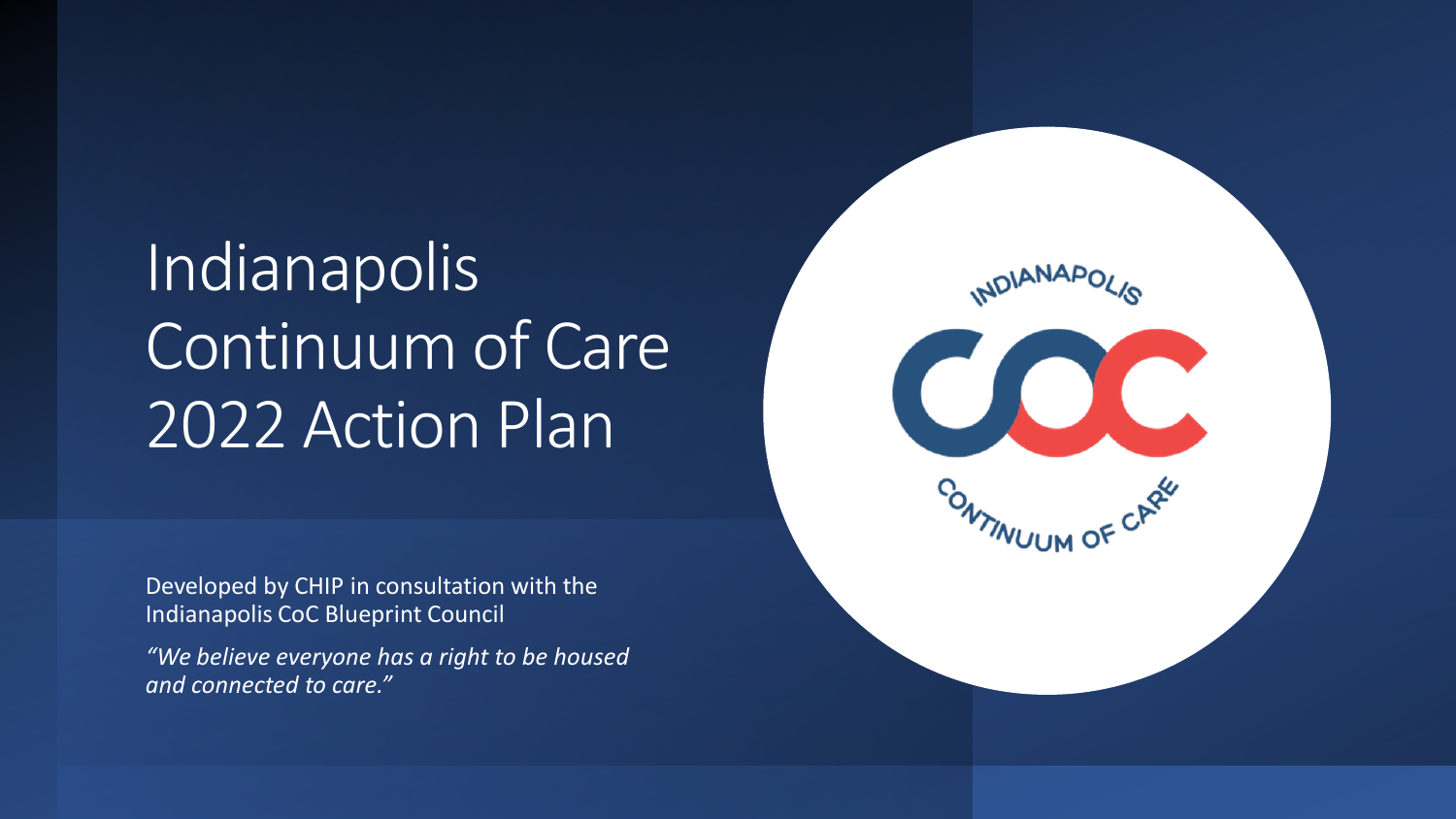### 2022 Prioritized **Activities**

- Blueprint Council is reviewing the System Performance [Dashboard regularly in 2022. They are focusing analysis](https://www.indycoc.org/coc-dashboards-system-performance-dashboard) of two metrics: length of time individuals experience homelessness in shelter, transitional housing, and safe haven, AND number of individuals who return to homelessness after exiting to permanent housing.
- Blueprint Council has charged project management team with providing recommendations on strategies that will improve outcomes for these two measures.
- A review of the *Community Plan* is being conducted in 2022 by United Way of Central Indiana (UWCI) to assess progress and understand how the COVID -19 pandemic may require the CoC to adjust priorities and update key strategies to align with current community needs.

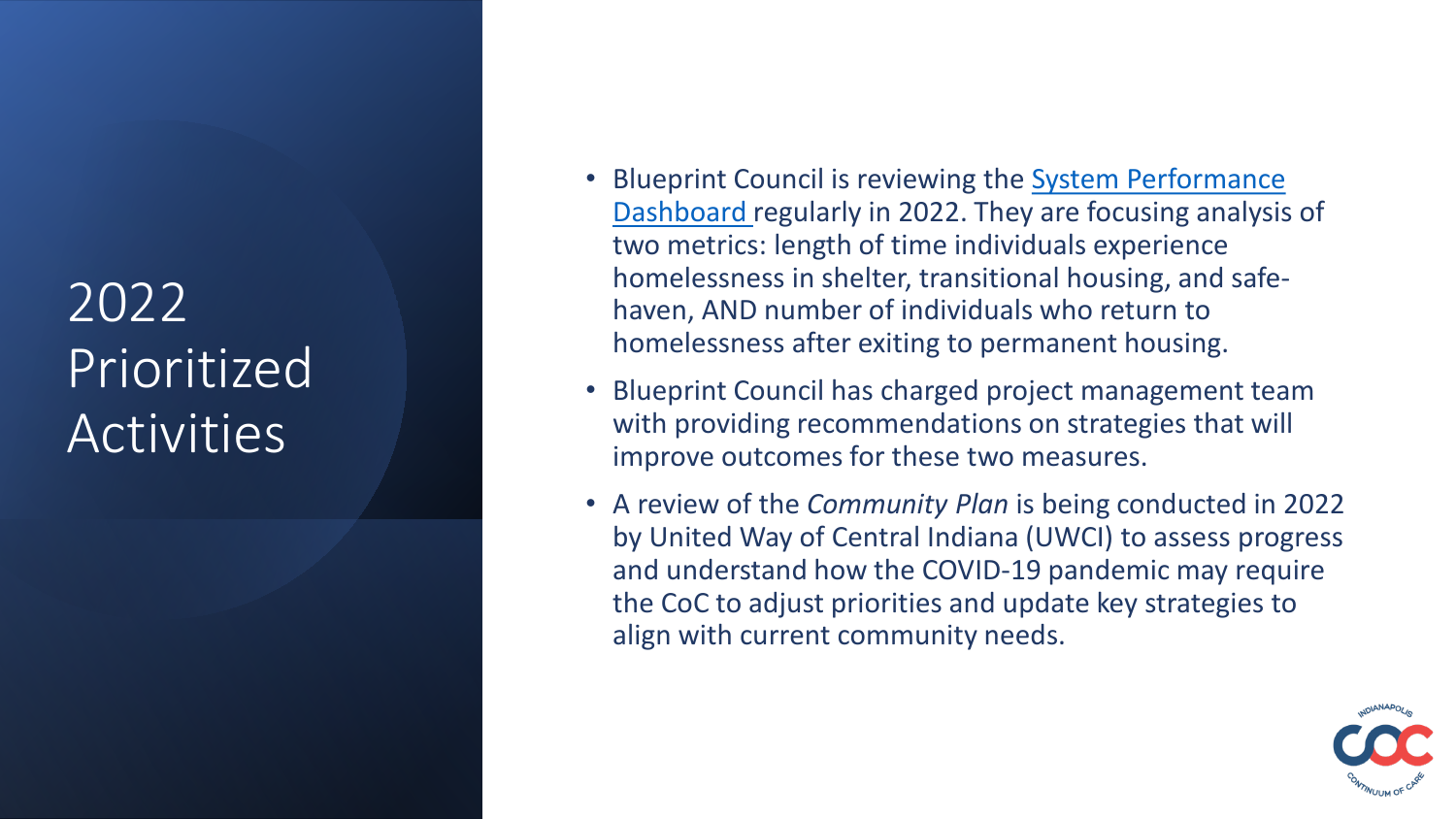# 2022 Action Plan Overview

- Project management team has developed the annual action plan at the direction of system leads and the Blueprint Council.
- Prioritized actions include continuation of work planned or piloted in 2021.
- Covid-19 response and our ongoing focus on racial equity continue to influence the development of the action plan.
- Detailed work plans with timelines are developed by each project management lead.
- Contact the project management lead for more information about the project.

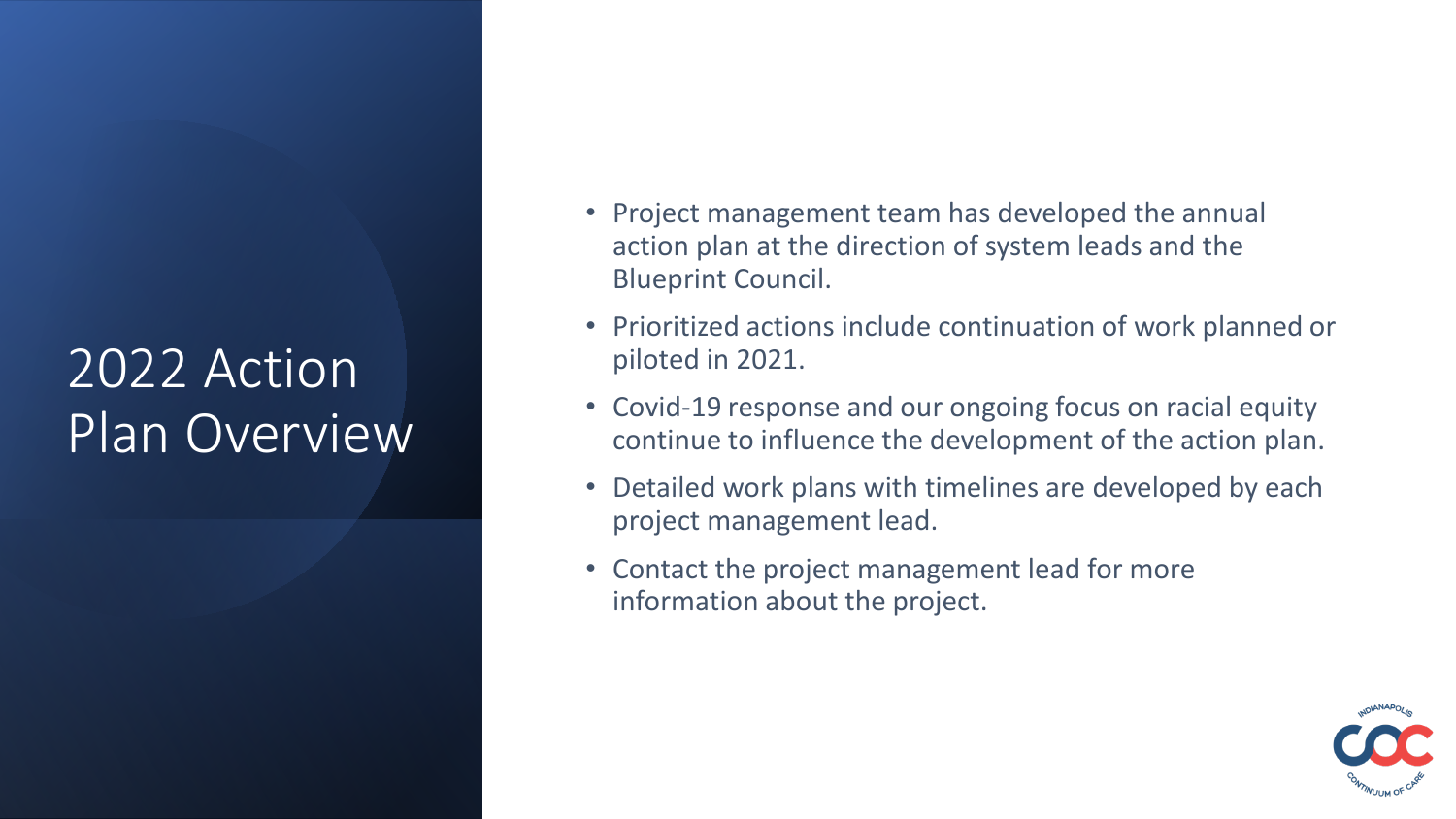#### Strategic Priority 1: OPTIMIZE THE CRISIS RESPONSE SYSTEM TO REDUCE THE LENGTH OF TIME PEOPLE EXPERIENCE HOMELESSNESS AND FOCUS ON PERMANENT HOUSING AS A SOLUTION.

*2022 Implementation Focus: Building on planning and implementation efforts from 2021, implement front-end diversion strategies to prevent individuals from becoming homeless, and partner with Indianapolis Housing Agency (IHA) to identify issues and take action to reduce length of time from referral to lease-up.* 

*At the direction of the Blueprint Council, develop strategies to address long length of stay in shelter, transitional housing, and safe-haven.*

| <b>Project Title</b>                                                                                                | <b>Anticipated Deliverable</b>                                                                                       | <b>Project Milestone or</b><br><b>Deadline</b>                  | <b>Project Management Lead</b> |
|---------------------------------------------------------------------------------------------------------------------|----------------------------------------------------------------------------------------------------------------------|-----------------------------------------------------------------|--------------------------------|
| Expansion of prevention and<br>diversion                                                                            | Implementation stage,<br>deliverable information coming<br>soon                                                      |                                                                 | United Way of Central Indiana  |
| CoC/IHA homeless preference<br>voucher process refinement to<br>reduce length of time from referral<br>to lease-up. | Voucher strategy assessment,<br>plan and implementation.<br>Development of Voucher<br>Dashboard and monitoring plan. | Contract with voucher<br>consultant (CSH) began May 1,<br>2022. | <b>CHIP</b>                    |
| Develop strategies to address<br>length of stay in shelter,<br>transitional housing and safe-<br>haven.             | Performance Scorecards for all<br>funded projects and list of<br>identified strategies to address<br>length of stay  | Launch of system navigation TBD                                 | Danielle Bagg-Wireman, CHIP    |

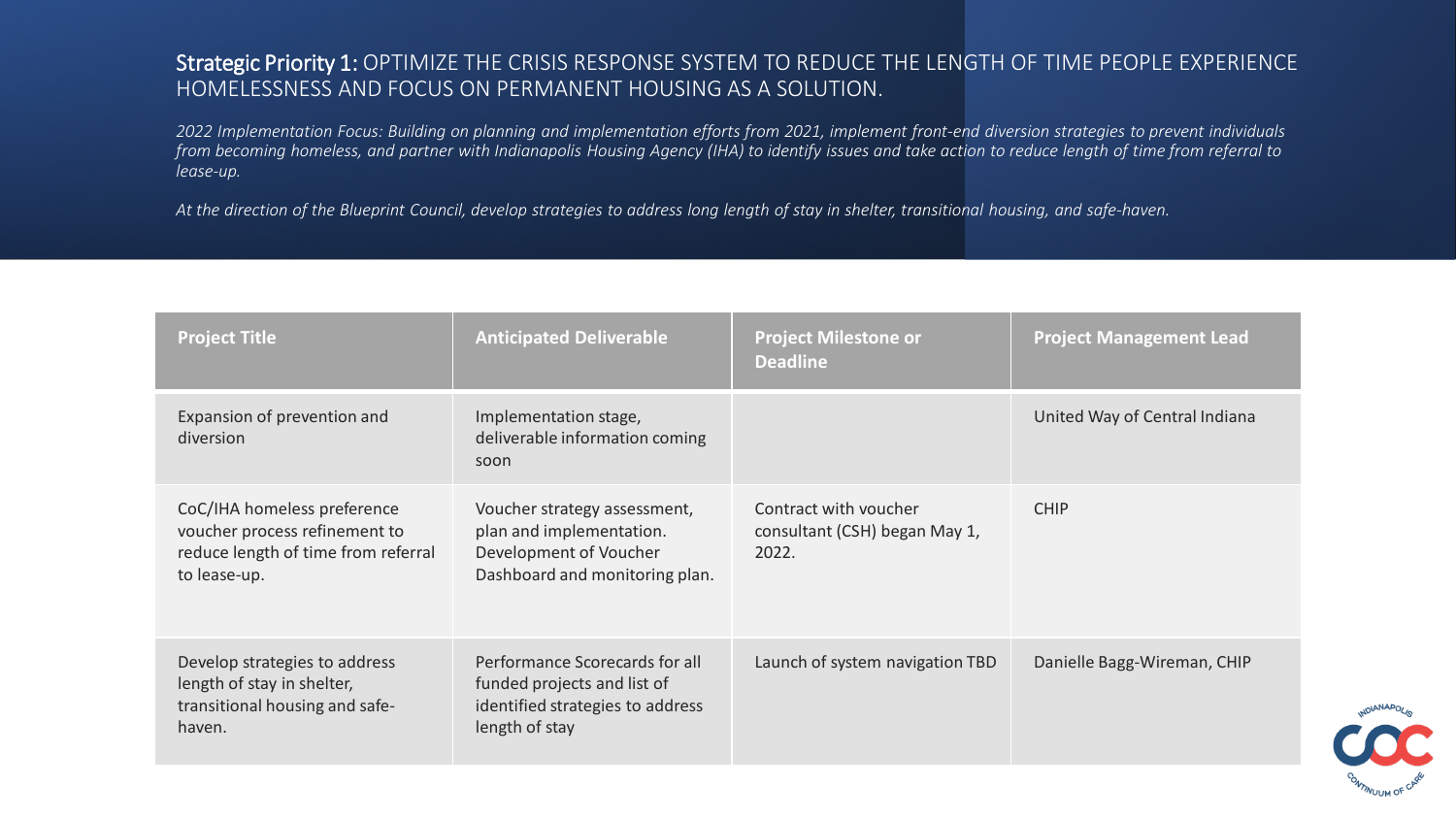#### Strategic Priority 2: INCREASE AVAILABILITY AND ACCESS TO SAFE, SUPPORTIVE, AND PERMANENT HOUSING.

*2022 Implementation Focus: Using experiences and lessons from the COVID-19 pandemic response, address issues identified in rapid rehousing and supportive housing that will reduce barriers to housing and improve outcomes, and continue the implementation and management of the supportive housing pipeline.*

| <b>Project Title</b>                                                                                                      | <b>Anticipated Deliverable</b>                                                                                                             | <b>Project Milestone or</b><br><b>Deadline</b>                    | <b>Project Management Lead</b>         |
|---------------------------------------------------------------------------------------------------------------------------|--------------------------------------------------------------------------------------------------------------------------------------------|-------------------------------------------------------------------|----------------------------------------|
| Rapid rehousing program model refinement<br>and technical assistance to support<br>programmatic improvements and funding. | Updates to program model and<br>written standards                                                                                          | Start 7/1/22<br>Complete 12/31/22                                 | Elliot Zans, CHIP                      |
| CoC/IHA homeless preference voucher<br>process refinement to increase utilization.                                        | Voucher strategy assessment, plan<br>and implementation. Development<br>of Voucher Dashboard and<br>monitoring plan.                       | Contract with voucher<br>consultant (CSH) began<br>May 1, 2022.   | <b>CHIP</b>                            |
| PSH Pipeline Management                                                                                                   | Update PSH pipeline document to<br>account for delays. Aligned services<br>money for projects coming online in<br>2022.                    | Throughout 2022                                                   | Rodney Stockment, City of Indianapolis |
| HomeNow Indy Model and Management                                                                                         | <b>Executing Contract for Enhancing</b><br>Opportunities funding with<br>Merchants Affordable Housing,<br>launch of system navigation team | HomeNow Indy Relaunch<br>events (3/2 & 3/3/22, 4/14<br>& 4/15/22) | Danielle Bagg-Wireman, CHIP            |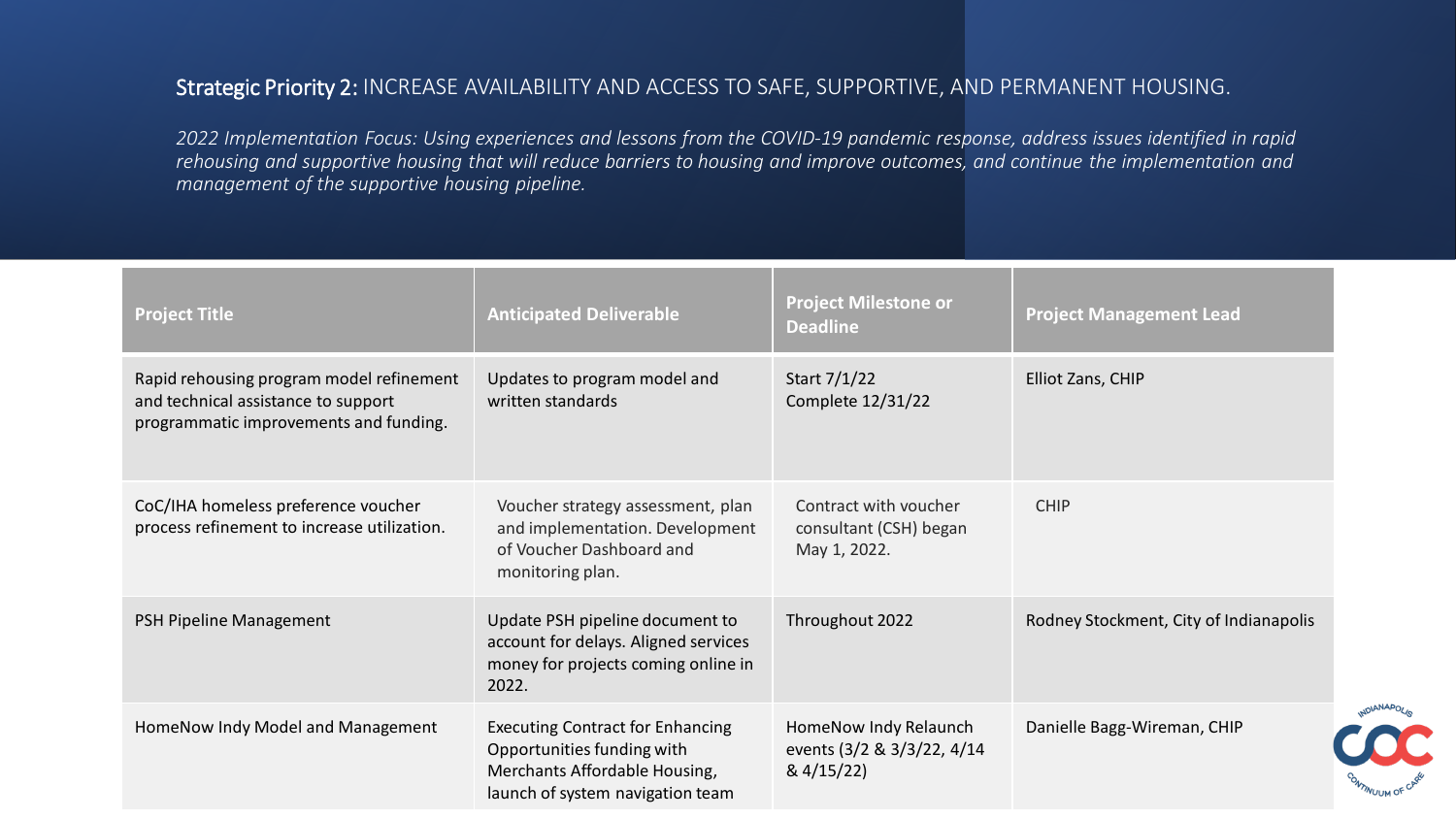#### Strategic Priority 3: EXPAND AND ENHANCE WRAPAROUND SERVICES TO INCREASE HOUSING STABILITY AND PREVENT RETURNS TO HOMELESSNESS.

*2022 Implementation Focus: Coordinate resources and provide technical assistance to improve case management quality and capacity of projects to deliver high-quality services to individuals in supportive housing and rapid rehousing.*

| <b>PROJECT TITLE</b>                                                                | <b>ANTICIPATED DELIVERABLE</b>                                                                                                             | <b>PROJECT MILESTONE OR</b><br><b>DEADLINE</b>                                       | <b>PROJECT MANAGEMENT LEAD</b>        |
|-------------------------------------------------------------------------------------|--------------------------------------------------------------------------------------------------------------------------------------------|--------------------------------------------------------------------------------------|---------------------------------------|
| Dimensions of Quality Project to<br>support PSH quality improvements                | Technical assistance provided to 10 PSH<br>projects. Recommendations for<br>integration and expansion of<br>Dimensions of Quality.         | End of June 2022                                                                     | Lori Phillips-Steele, CSH Indiana     |
| CoC Program funding restructure to<br>increase resources for supportive<br>services | Securing 90 project-based vouchers<br>from IHA to pilot restructuring.<br>Adjusting CoC grants to provide service<br>funding.              | Throughout 2022                                                                      | Natalie Roberts, City of Indianapolis |
| HomeNow Indy Model and<br>Management                                                | <b>Executing Contract for Enhancing</b><br>Opportunities funding with Merchants<br>Affordable Housing, launch of system<br>navigation team | HomeNow Indy Relaunch events<br>(3/2/22, 4/14/22)<br>Launch of system navigation TBD | Danielle Bagg-Wireman, CHIP           |

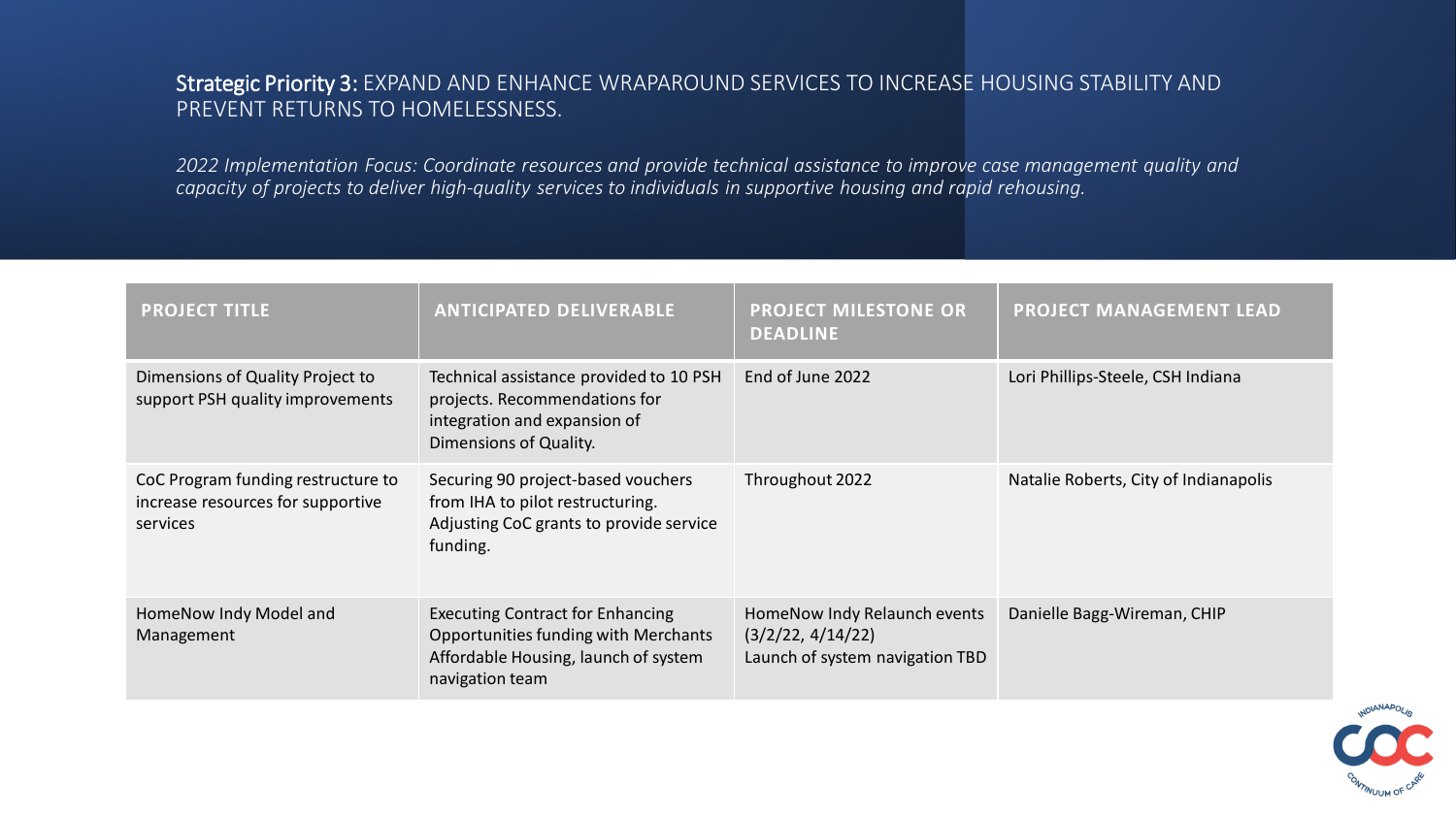Strategic Priority 4: UNIFY INTERSECTING SYSTEMS IN A SHARED APPROACH TO PREVENT PEOPLE FROM BEING RELEASED INTO HOMELESSNESS.

*2022 Implementation Focus: Collaborate with intersecting systems, especially re-entry, to reduce barriers to housing and support individuals transitioning from incarceration to prevent or reduce the length of time they spend homeless.*

| <b>Project Title</b>                                     | <b>Anticipated Deliverable</b>                                                                                                             | <b>Project Milestone or Deadline</b>                                                                                                                 | <b>Project Management Lead</b> |
|----------------------------------------------------------|--------------------------------------------------------------------------------------------------------------------------------------------|------------------------------------------------------------------------------------------------------------------------------------------------------|--------------------------------|
| Expansion of prevention and diversion-<br>Re-entry       | Implementation stage, deliverable<br>information coming soon                                                                               |                                                                                                                                                      | United Way of Central Indiana  |
| HomeNow Indy Model and<br>Management                     | <b>Executing Contract for Enhancing</b><br>Opportunities funding with<br>Merchants Affordable Housing,<br>launch of system navigation team | HomeNow Indy Relaunch events<br>(3/2/22, 4/14/22)                                                                                                    | Danielle Bagg-Wireman, CHIP    |
| Develop strategies to address returns<br>to homelessness | Performance Scorecards for funded<br>projects                                                                                              | RRH and PSH Scorecards complete<br>4/30/2022<br>Strategy 1: Technical Assistance for<br>projects on data quality to<br>confirm returns data accuracy | Danielle Bagg-Wireman, CHIP    |

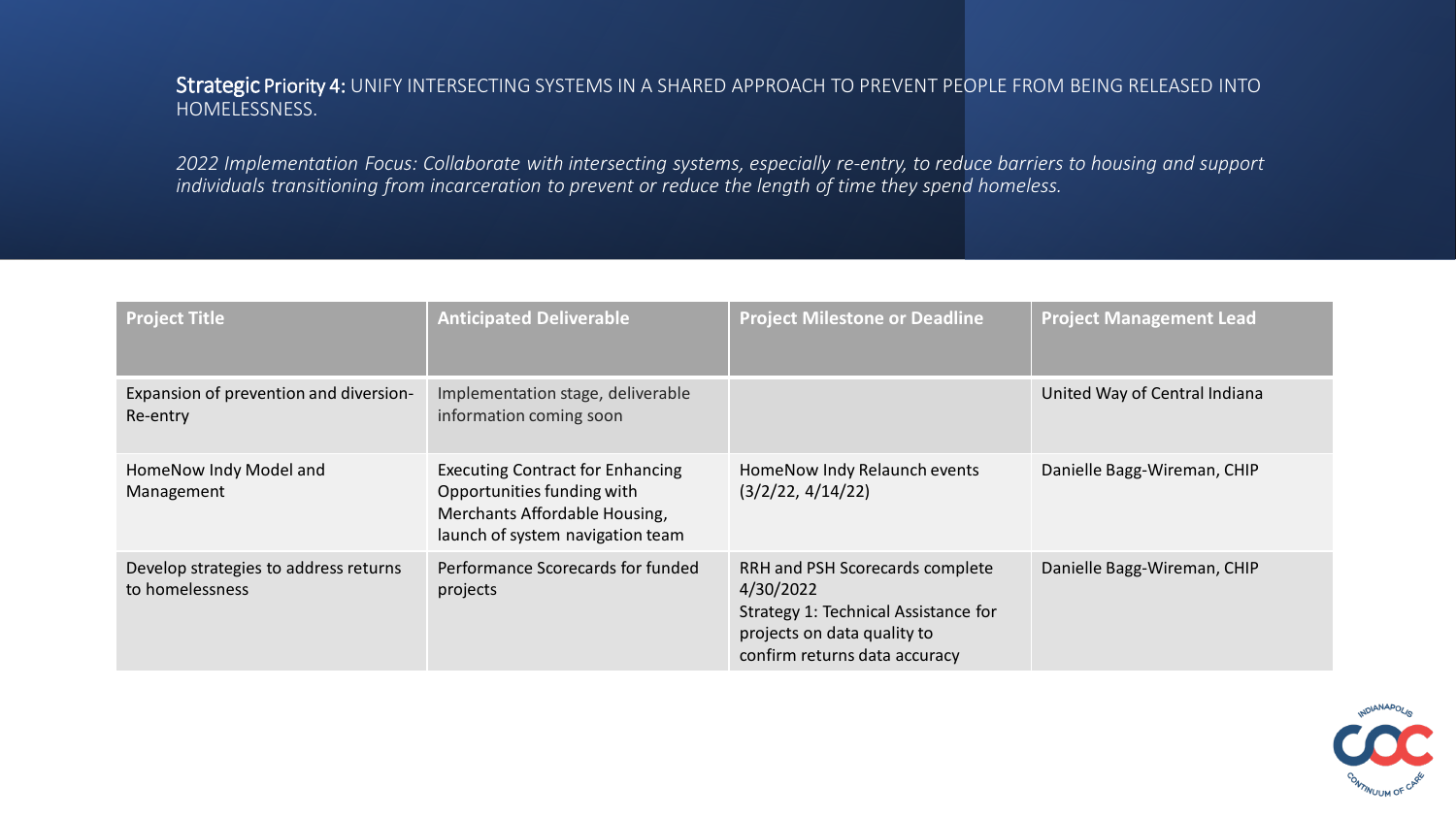#### Strategic Priority 5: BUILD THE INFRASTRUCTURE OF COLLECTIVE IMPACT TO ALIGN RESOURCES, ENABLE COLLABORATION, AND MAINTAIN TRANSPARENCY WITH THE COMMUNITY.

*2022 Implementation Focus: Leverage capacity to implement system-wide monitoring that supports strong performance at project and system level. Engage in clear, transparent, and strategic communications and provide high-quality training and educational opportunities to system stakeholders.*

| <b>Project Title</b>                                                                                                                                       | <b>Anticipated Deliverable</b>                                                                                          | <b>Project Milestone or</b><br><b>Deadline</b>                                    | <b>Project Management Lead</b> |
|------------------------------------------------------------------------------------------------------------------------------------------------------------|-------------------------------------------------------------------------------------------------------------------------|-----------------------------------------------------------------------------------|--------------------------------|
| Implement CoC NOFO Scoring Tool monitoring and<br>newly aligned compliance, data quality and<br>performance monitoring to strengthen system<br>performance | Monitoring Policies and<br>Procedures                                                                                   | Procedures complete<br>3/31/22 and implementation<br>began by 4/30/22             | Rachael Sample, CHIP           |
| Review and update Indy CoC Written Standards to<br>support programmatic alignment and provide guidance<br>to funders                                       | Annual review complete and<br>updated Written Standards<br>posted to website                                            | Begin 7/1/22 and complete by<br>9/30/2022                                         | Lisa Huffman, CHIP             |
| Coordinated Entry System (CES) assessment and<br>prioritization refinements to improve system outcomes                                                     | New assessment, updated<br>policies and procedures, and<br>updated Written Standards                                    | Updated policies and<br>procedures throughout 2022,<br>updated Standards by 12/22 | Lisa Huffman, CHIP             |
| Support transparency with annual action plan and<br>impact report with regular updates to CoC                                                              | PowerPoint report out at each<br>CoC meeting, completed Action<br>Plan 4/30/22 and completed<br>impact report 12/31/22  | Action Plan: Begin 3/1/22,<br>complete by 4/30/22<br>Impact Report: Begin 7/1/22  | Rachael Sample, CHIP           |
| Design and launch the new Learning Management<br>System (LMS) for HMIS, CES, and CoC education                                                             | Launch of LMS, curriculum plan<br>created, and developed plan<br>for futher build-out and<br>implementation beyond 2022 | Select consultant by 5/1/22<br>and complete project by<br>12/31/22                | Rachael Sample, CHIP           |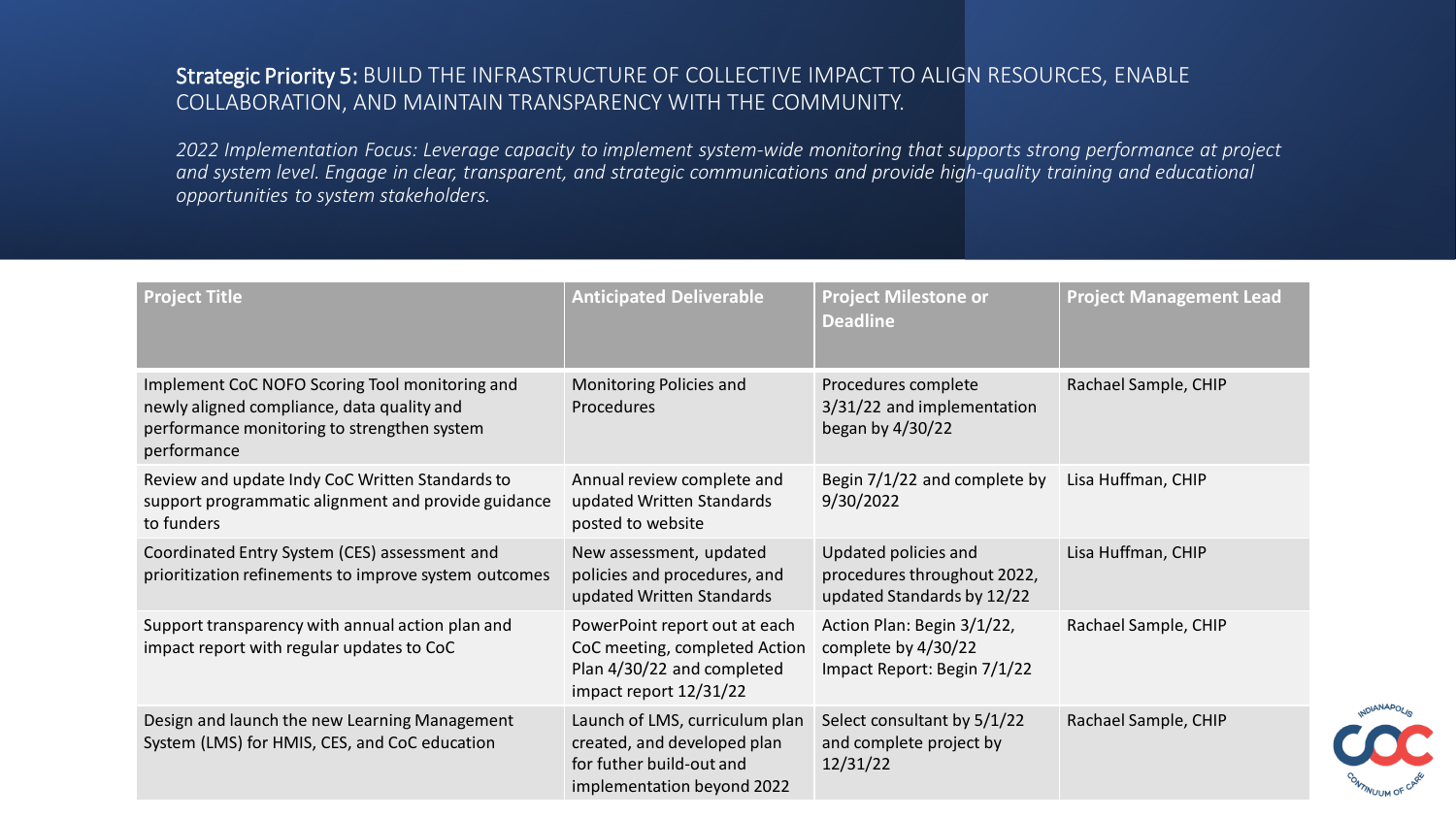#### Strategic Priority 6: DESIGN THE HOMELESS SYSTEM TO REFLECT THE COMMUNITIES BEING SERVED AND REDUCE THE IMPACT OF HOMELESSNESS ON PERSONS OF COLOR.

*2022 Implementation Focus: Using data and qualitative information, update existing strategies and develop new strategies to reduce racial disparity and effectively engage individuals with lived experience.*

| <b>Project Title</b>                                                                                | <b>Anticipated Deliverable</b>                                                                                                                       | <b>Project Milestone or</b><br><b>Deadline</b>                                    | <b>Project Management Lead</b> |
|-----------------------------------------------------------------------------------------------------|------------------------------------------------------------------------------------------------------------------------------------------------------|-----------------------------------------------------------------------------------|--------------------------------|
| Update the Racial Equity Assessment                                                                 | New assessment completed                                                                                                                             | 6/30/2022                                                                         | Sharvonne Williams, CHIP       |
| Develop strategies to address issues identified in<br>the assessment                                | Action items identified, additional<br>items to be determined                                                                                        | Will begin 7/1/2022                                                               | Sharvonne Williams, CHIP       |
| Coordinated Entry System assessment and<br>prioritization refinements to improve system<br>outcomes | New assessment, updated policies<br>and procedures, and updated<br><b>Written Standards</b>                                                          | Updated policies and procedures<br>throughout 2022, updated<br>Standards by 12/22 | Lisa Huffman, CHIP             |
| Lived Experience Engagement Strategy<br>Implementation                                              | Person's with Lived Experience<br>Policies and Procedures,<br>Signed engagement letters from<br>individuals serving in work groups<br>and committees |                                                                                   | Amy Gibson, CHIP               |

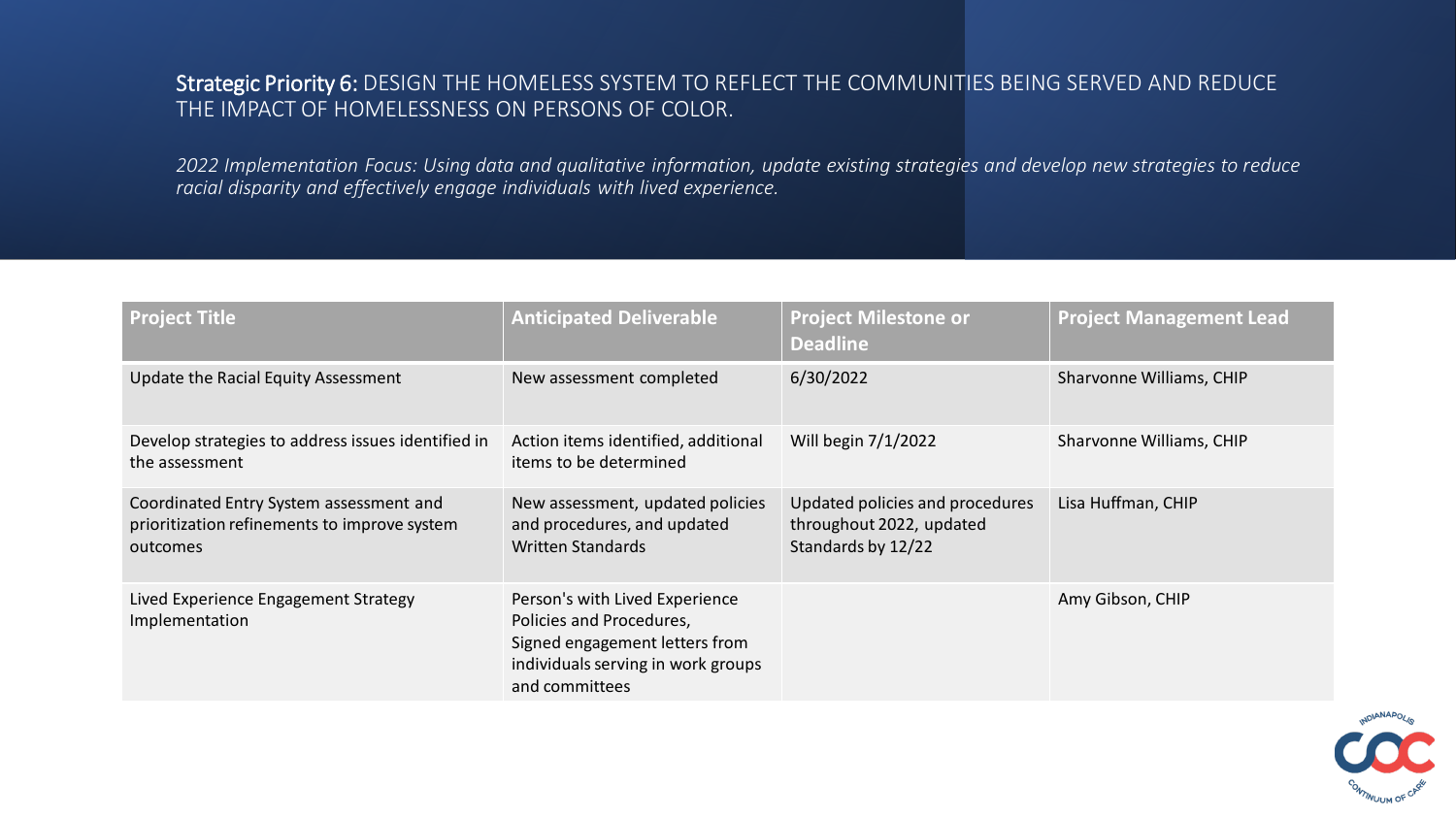### Strategies Addressing Chronic Homelessness

| <b>Project Title</b>                                                                                   | <b>Anticipated Deliverable</b>                                                                                                  | <b>Project Milestone or</b><br><b>Deadline</b>                                       | <b>Project Management Lead</b>            |
|--------------------------------------------------------------------------------------------------------|---------------------------------------------------------------------------------------------------------------------------------|--------------------------------------------------------------------------------------|-------------------------------------------|
| PSH Pipeline Management                                                                                | Adjusted PSH pipeline document to<br>account for delays. Aligned services<br>money for projects coming online in 2022.          | Throughout 2022                                                                      | Rodney Stockment, City of<br>Indianapolis |
| <b>CoC PSH Restructuring</b>                                                                           | MOUs with Indianapolis Housing Agency<br>CoC Program Competition Funding<br>Submitted with budget changes                       |                                                                                      | Natalie Roberts, City of Indianapolis     |
| Dimensions of Quality project<br>implementation                                                        | Technical assistance provided to 10 PSH<br>projects. Recommendations for integration<br>and expansion of Dimensions of Quality. | End of June 2022                                                                     | Lori Phillips-Steele, CSH Indiana         |
| Coordinated Entry System<br>assessment and prioritization<br>refinements to improve system<br>outcomes | New assessment, updated policies<br>and procedures, and updated Written<br><b>Standards</b>                                     | Updated policies and<br>procedures throughout<br>2022, updated Standards by<br>12/22 | Lisa Huffman, CHIP                        |

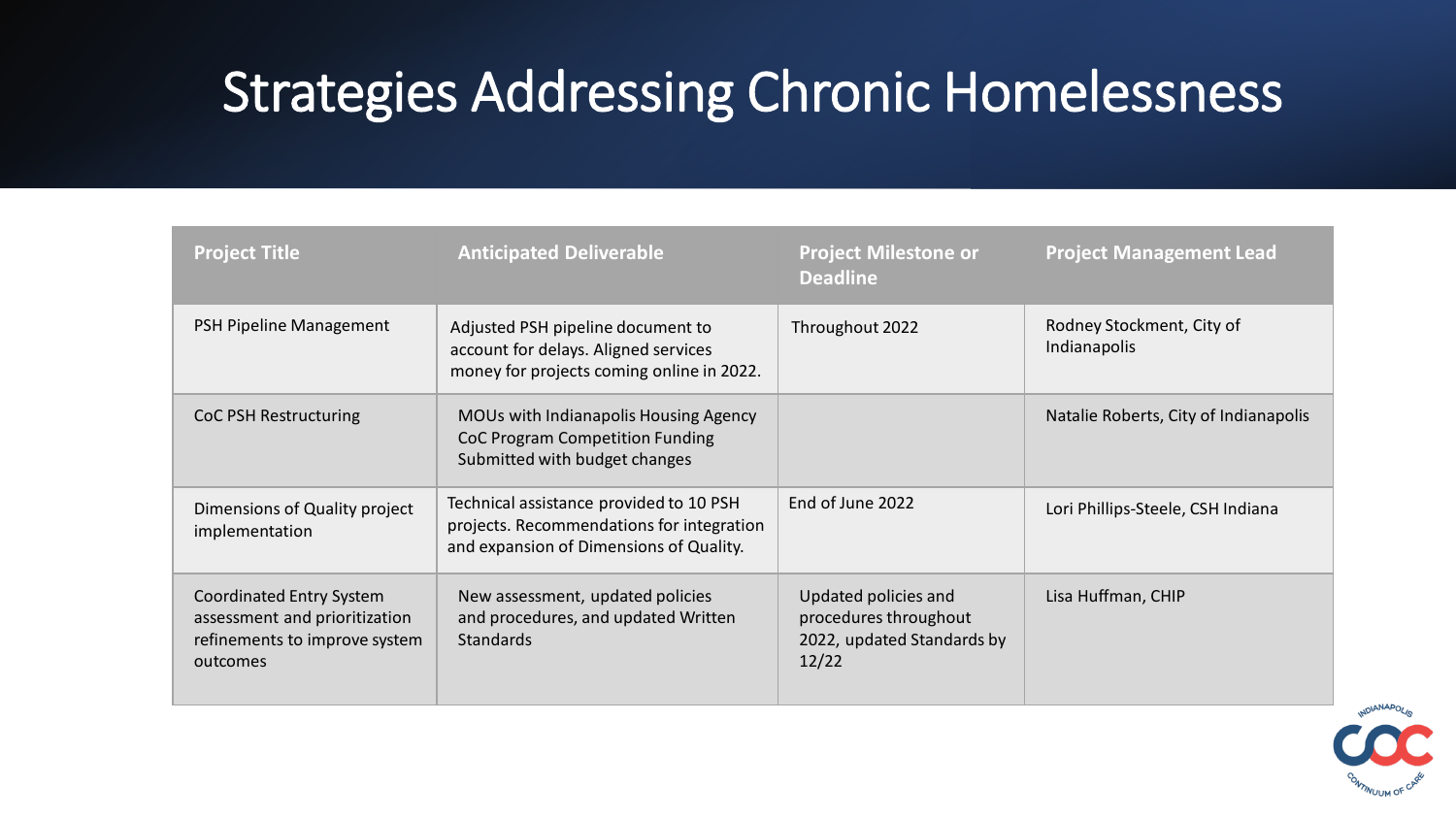# **Strategies** Addressing Family **Homelessness**

| <b>Project Title</b>                                 | <b>Anticipated</b><br><b>Deliverable</b>                                                | Project<br><b>Milestone or</b><br><b>Deadline</b> | <b>Project Management Lead</b> |
|------------------------------------------------------|-----------------------------------------------------------------------------------------|---------------------------------------------------|--------------------------------|
| Implement<br>Family<br>Homelessness<br>Demonstration | Selection of<br>Projects,<br>Notification of<br>Funding to<br>Project,<br>and Contracts | Selection<br>completed<br>by July 2022            | Sharvonne Williams, CHIP       |

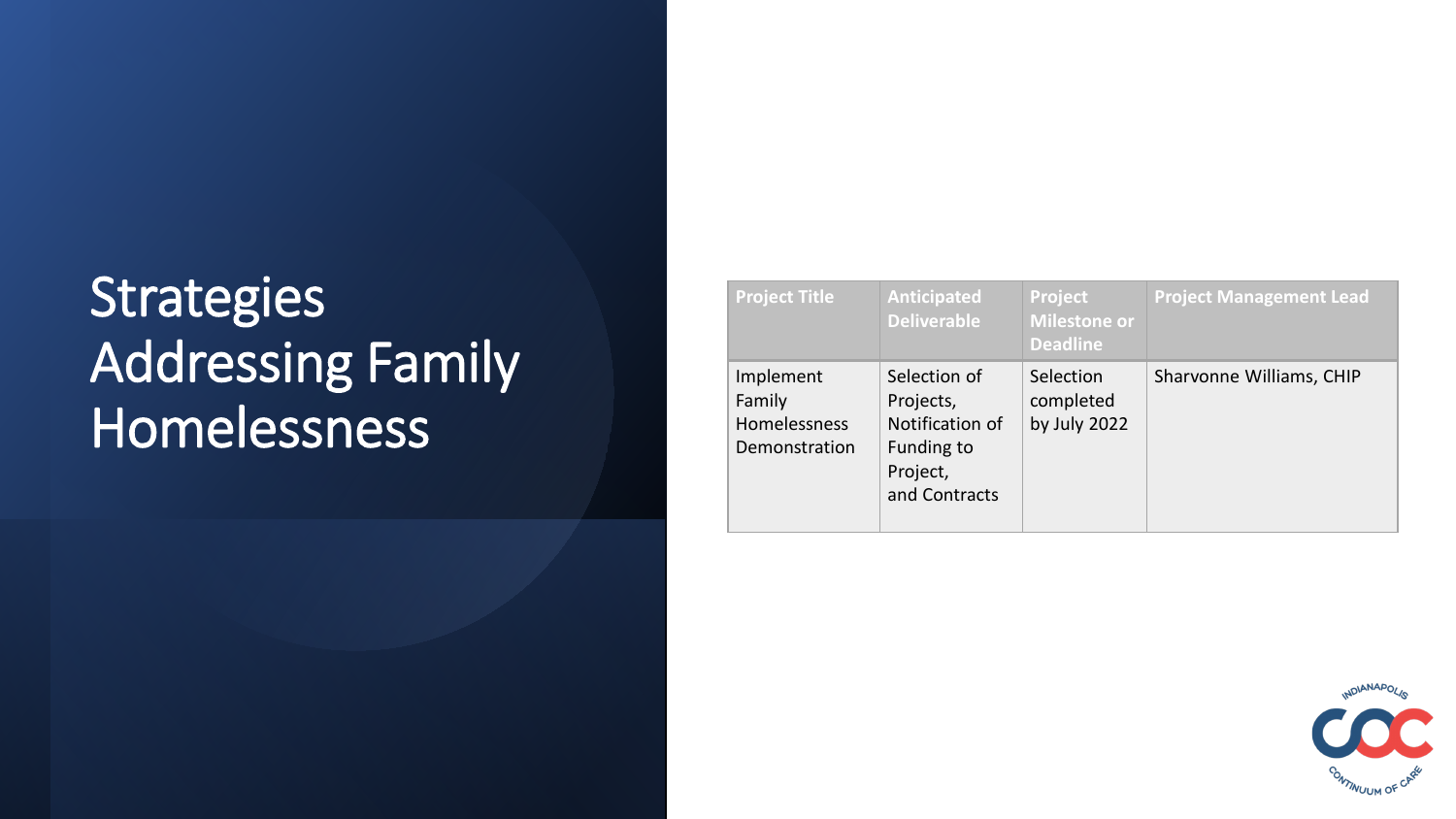# **Strategies** Addressing Youth Homelessness

| <b>Project Title</b>                                                                                              | <b>Anticipated</b><br><b>Deliverable</b>                                                                                      | Project<br>Milestone or<br><b>Deadline</b>                                                   | Project<br><b>Management</b><br><b>Lead</b>        |
|-------------------------------------------------------------------------------------------------------------------|-------------------------------------------------------------------------------------------------------------------------------|----------------------------------------------------------------------------------------------|----------------------------------------------------|
| Integrate Youth<br>Homelessness<br>Demonstration<br>Program (YHDP)<br>Projects into CoC<br><b>Program Funding</b> | <b>Updated CoC</b><br><b>NOFO Scoring</b><br>tools for YHDP<br>projects, THDP<br>projects ranked<br>in CoC NOFO<br>submission | Ranking<br>completed by<br><b>CoC NOFO</b><br>submission<br>date,<br>anticipated<br>10/31/22 | <b>Natalie</b><br>Roberts, City of<br>Indianapolis |